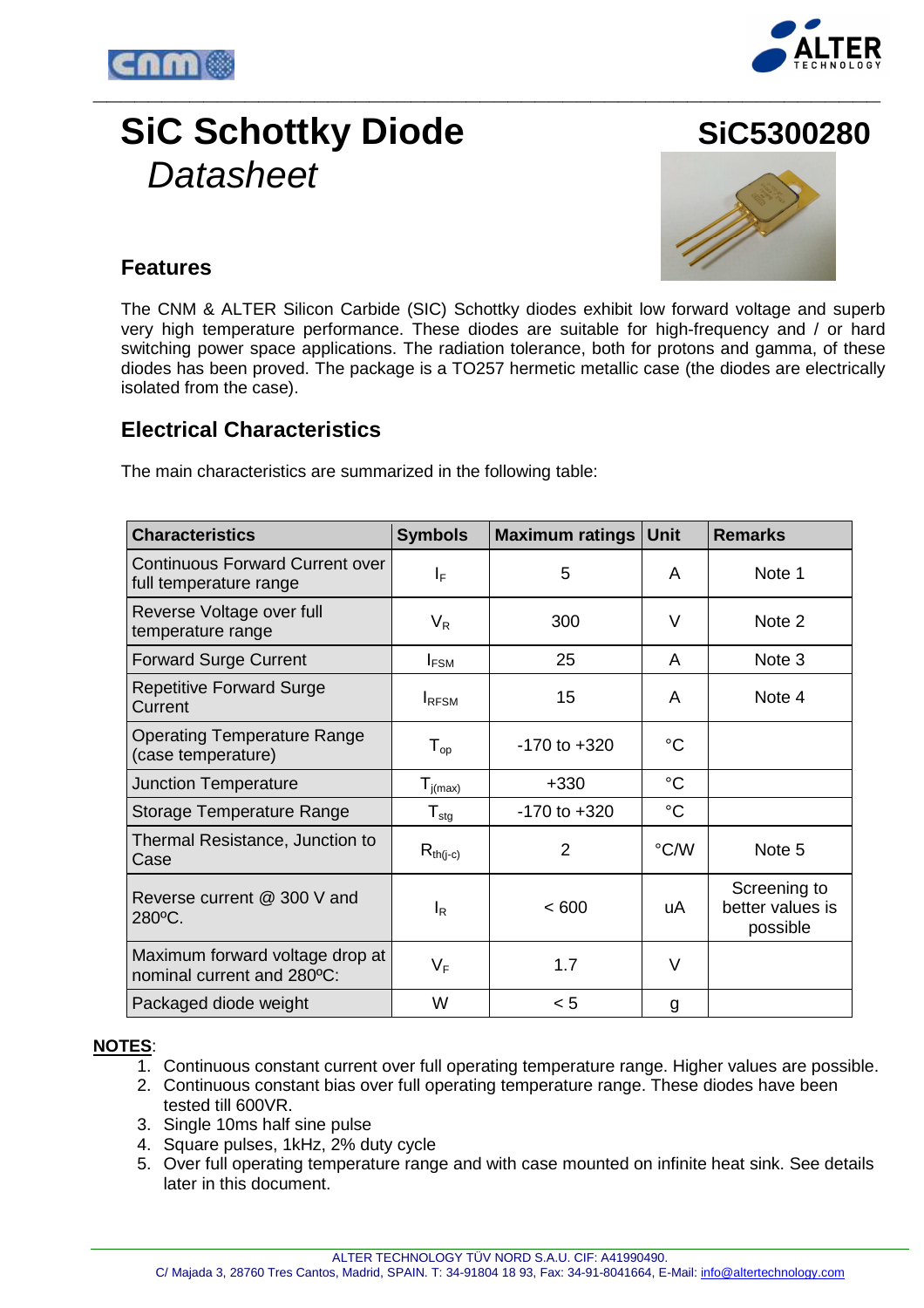



### **PACKAGE TO257**



Top View Lateral View

## **PINOUT**

| Pin 1 | Cathode |
|-------|---------|
| Pin 2 | Anode   |
| Pin 3 | Anode   |

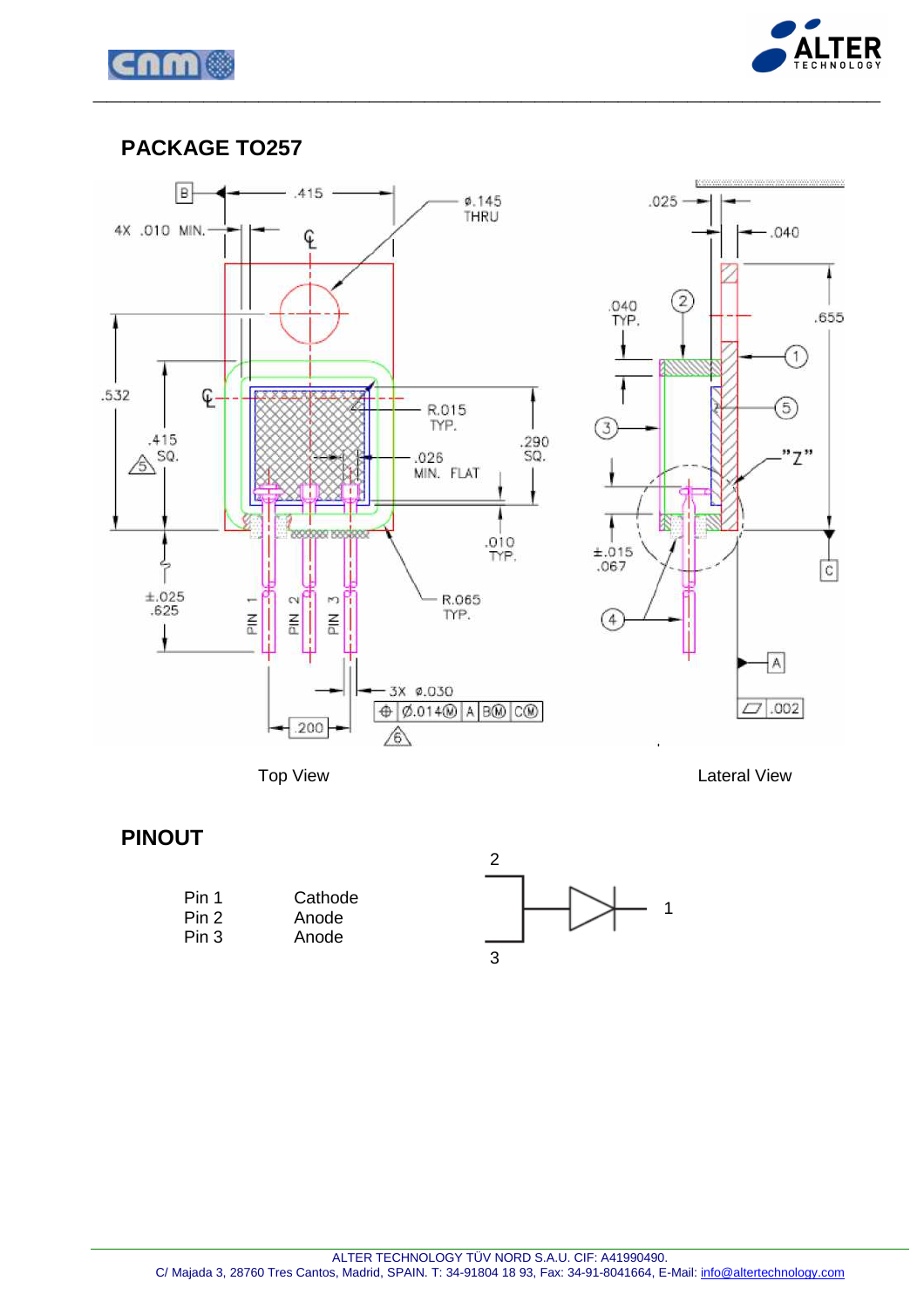



# **Typical I-V Characteristics**

The following picture shows the typical I-V characteristics over the entire temperature range



# **Thermal Impedance**

The following picture shows the typical thermal impedance results